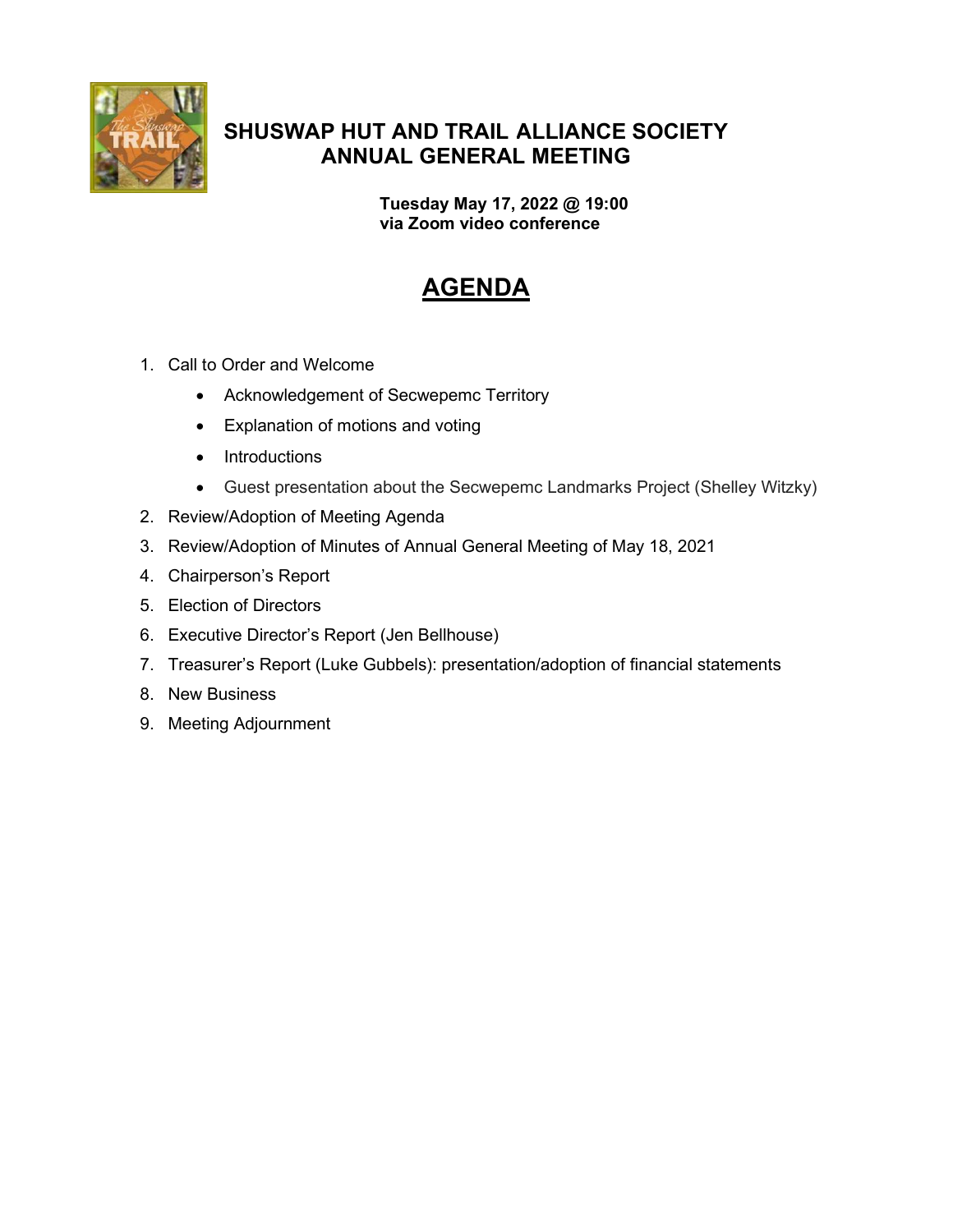**Shuswap Hut and Trail Alliance Society Client Information Package For the Year Ended December 31, 2021**

**Contact Information**

**Angie Spencer, CPA, CA BDO Canada LLP Chartered Professional Accountants Ph: 250-832-7171 Fax: 250-832-2429 aspence**r**@bdo.ca**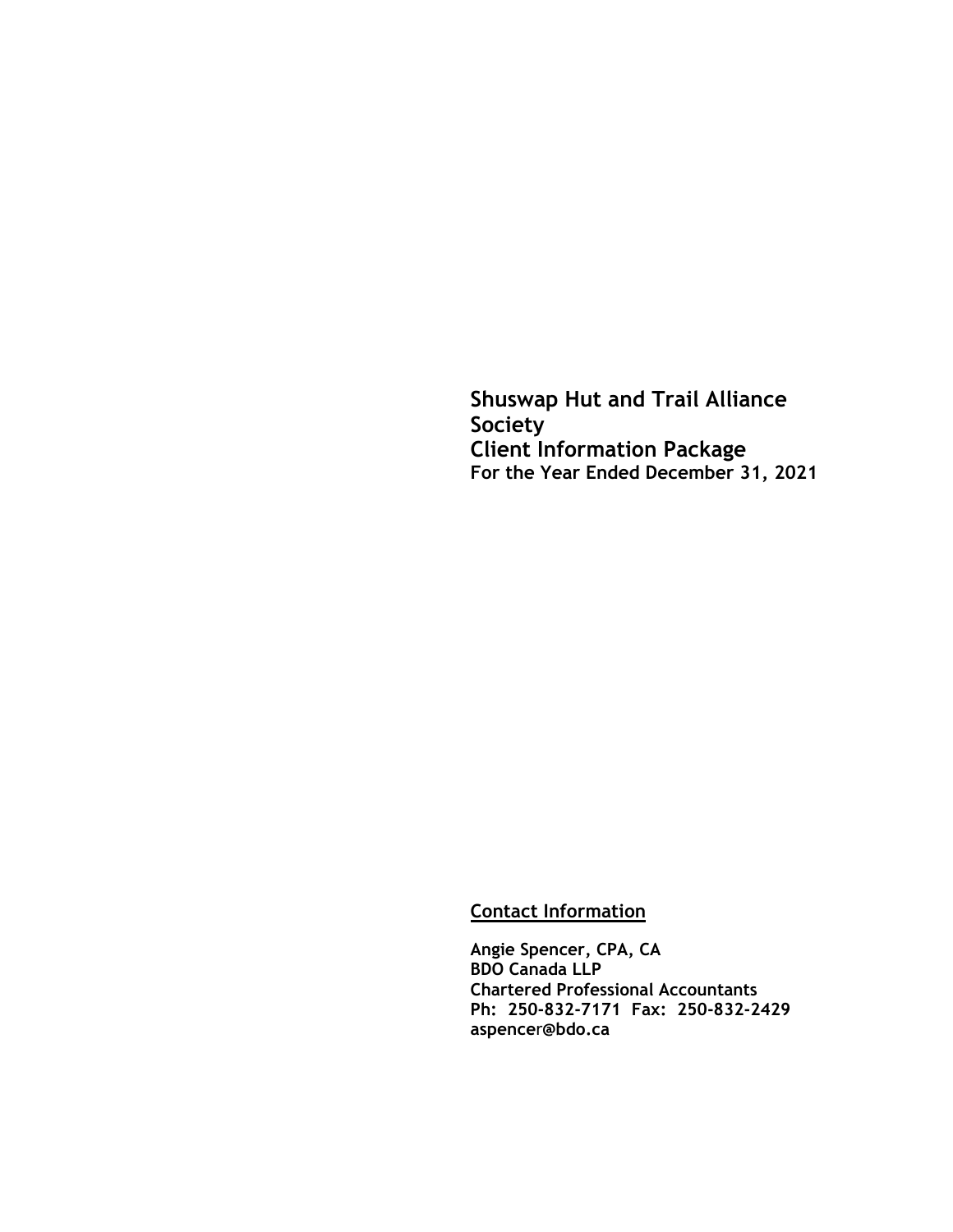# **Shuswap Hut and Trail Alliance Society Financial Statements For the Year Ended December 31, 2021 (Unaudited)**

|                                                     | Contents |
|-----------------------------------------------------|----------|
|                                                     |          |
| Independent Practitioner's Review Engagement Report | $1 - 2$  |
| <b>Financial Statements</b>                         |          |
| Statement of Financial Position                     | 3        |
| Statement of Changes in Net Assets                  | 4        |
| <b>Statement of Operations</b>                      | 5        |
| <b>Statement of Cash Flows</b>                      | 6        |
| Notes to Financial Statements                       | 7 - 12   |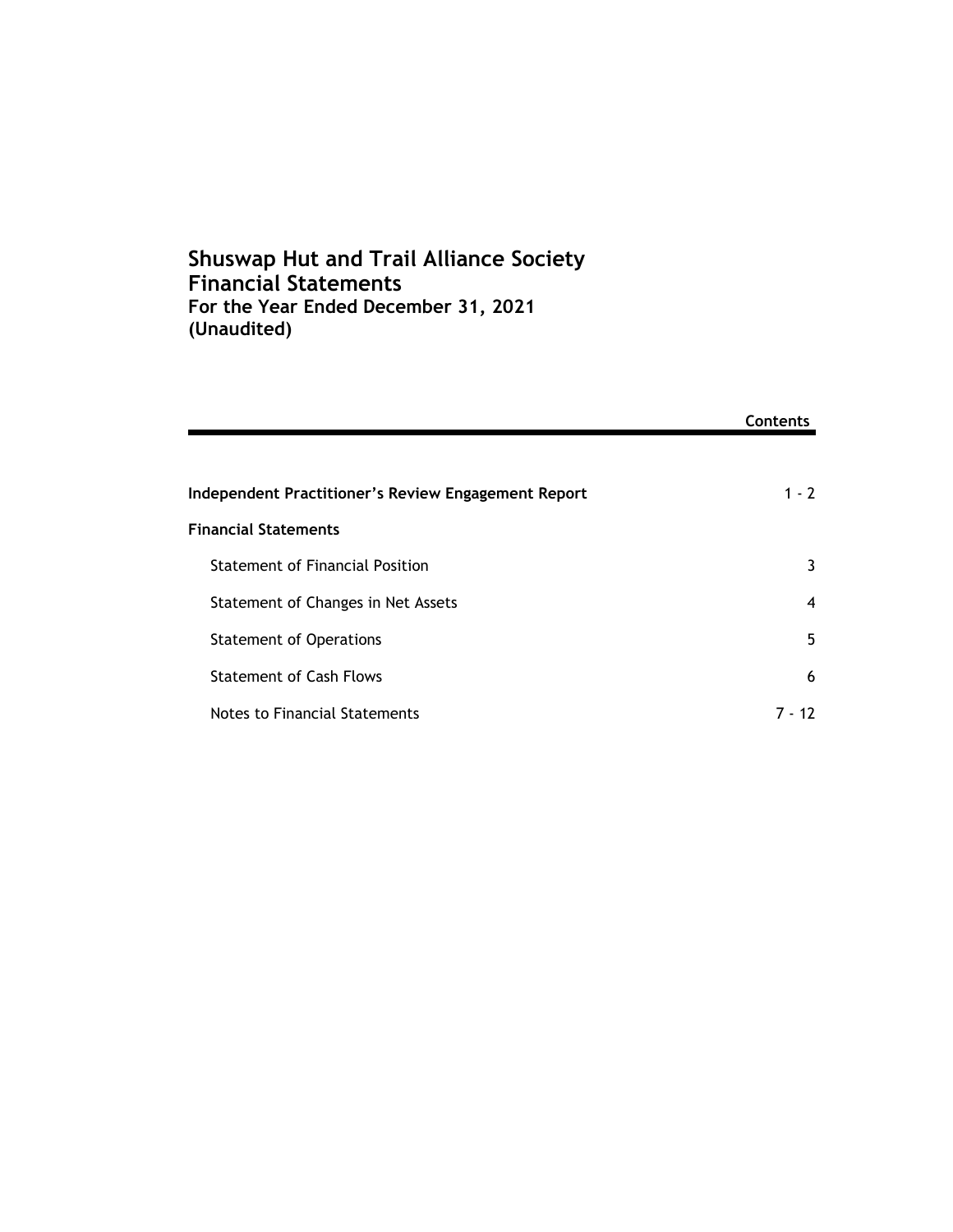

Tel: 250 832 7171 Fax: 250 832 2429 BDO Canada LLP 571 6th Street NE, Suite 201 Salmon Arm, BC, V1E 1R6

# **Independent Practitioner's Review Engagement Report**

#### **To the members of Shuswap Hut and Trail Alliance Society**

We have reviewed the accompanying financial statements of Shuswap Hut and Trail Alliance Society (the "Society") that comprise the statement of financial position as at December 31, 2021, and the statements of operations, changes in net assets and cash flows for the year then ended, and a summary of significant accounting policies and other explanatory information.

### **Management's Responsibility for the Financial Statements**

Management is responsible for the preparation and fair presentation of these financial statements in accordance with Canadian accounting standards for not-for-profit organizations, and for such internal control as management determines is necessary to enable the preparation of financial statements that are free from material misstatement, whether due to fraud or error.

#### **Practitioner's Responsibility**

Our responsibility is to express a conclusion on the accompanying financial statements based on our review. We conducted our review in accordance with Canadian generally accepted standards for review engagements, which require us to comply with relevant ethical requirements.

A review of financial statements in accordance with Canadian generally accepted standards for review engagements is a limited assurance engagement. The practitioner performs procedures, primarily consisting of making inquiries of management and others within the entity, as appropriate, and applying analytical procedures, and evaluates the evidence obtained.

The procedures performed in a review are substantially less in extent than, and vary in nature from, those performed in an audit conducted in accordance with Canadian generally accepted auditing standards. Accordingly, we do not express an audit opinion on these financial statements.

#### **Basis for Qualified Conclusion**

In common with many not-for-profit organizations, the Society derives revenue from cash and inkind donations and fundraising activities, the completeness of which is not susceptible to us obtaining evidence we considered necessary for the purpose of the review. Accordingly, the evidence obtained of these revenues was limited to the amounts recorded in the records of the Society. Therefore, we were not able to determine whether any adjustments might be necessary to donations, in-kind donations, deferred revenue, excess of revenues over expenses, and cash flows from operations for the years ended December 31, 2021 and 2020, current assets as at December 31, 2021 and 2020, and net assets as at January 1 and December 31 for both the 2021 and 2020 years. Our review conclusion on the financial statements for the year ended December 31, 2020 was modified accordingly because of the possible effects of this limitation in scope.

1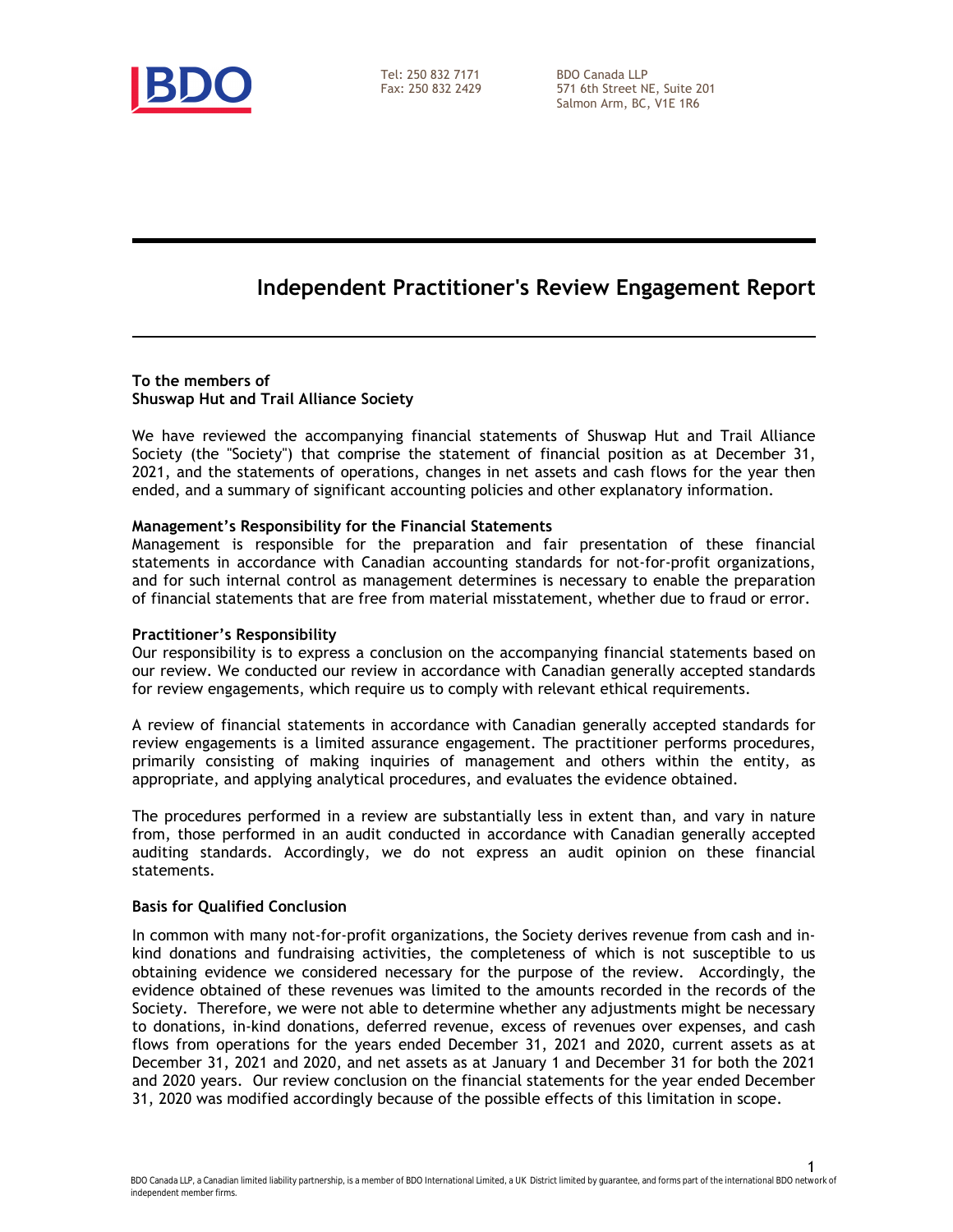

#### **Qualified Conclusion**

Based on our review, nothing has come to our attention that causes us to believe that the financial statements do not present fairly, in all material respects, the financial position of the Society as at December 31, 2021, and the results of its operations and its cash flows for the year then ended in accordance with Canadian accounting standards for not-for-profit organizations.

### **Report on Other Legal and Regulatory Requirements**

As required by the Society Act (British Columbia), we report that, in our opinion, the accounting principles in Canadian accounting standards for not-for-profit organizations have been applied on a basis consistent with that of the preceding year

### BDO Canada LLP

Chartered Professional Accountants

Salmon Arm, British Columbia April 19, 2022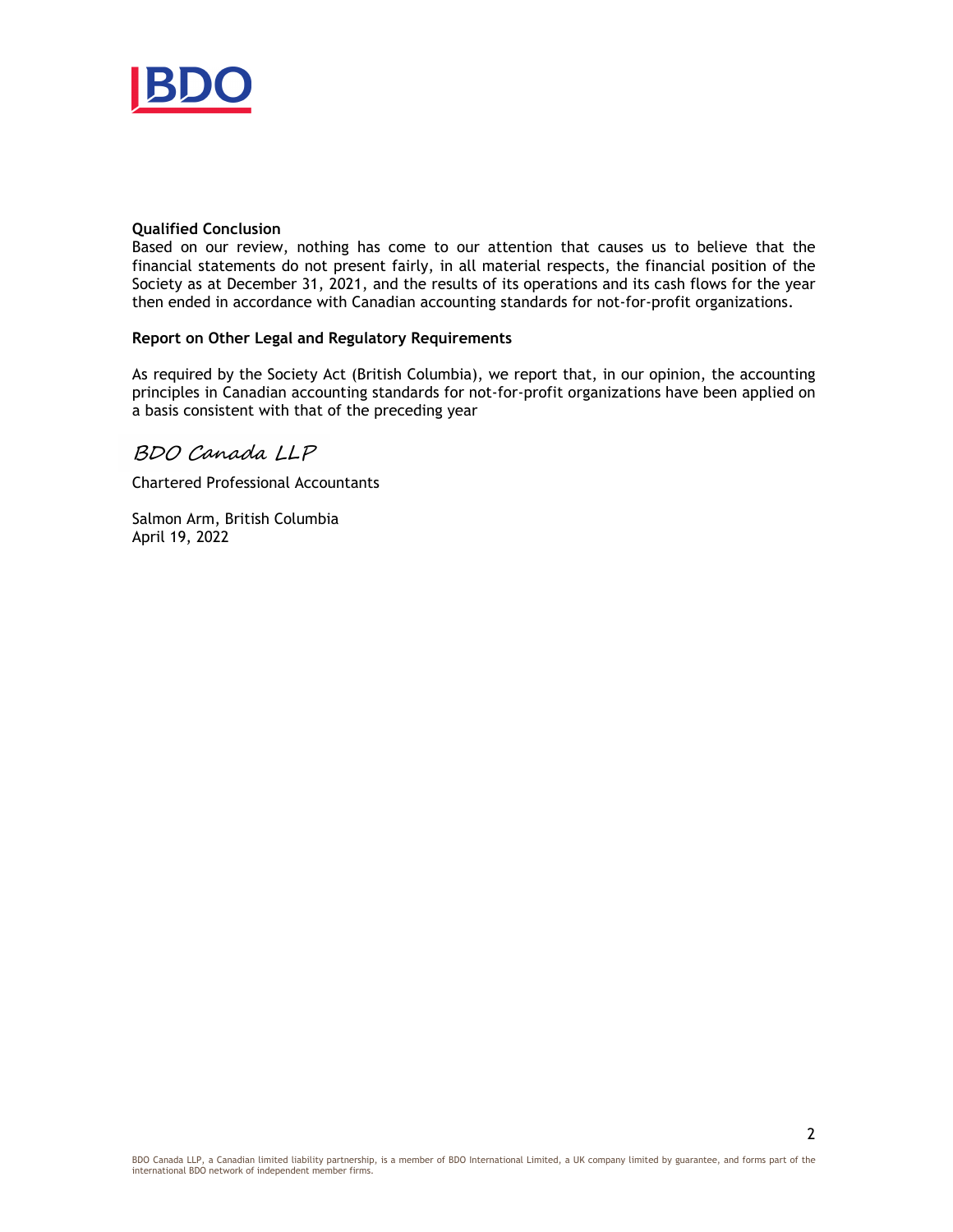|                                                                                                                                |                                               |         | (Unductured)                            |
|--------------------------------------------------------------------------------------------------------------------------------|-----------------------------------------------|---------|-----------------------------------------|
| As at December 31                                                                                                              | 2021                                          |         | 2020                                    |
| <b>Assets</b>                                                                                                                  |                                               |         |                                         |
| Current<br>Cash (Note 2)<br>Accounts receivable (Note 3)<br>Prepaid expenses                                                   | \$<br>498,870<br>80,926<br>11,299             | \$      | 282,234<br>20,576<br>11,171             |
|                                                                                                                                | 591,095                                       |         | 313,981                                 |
| Equipment (Note 4)                                                                                                             | 44,413                                        |         | 30,736                                  |
|                                                                                                                                | \$<br>$635,508$ \$                            |         | 344,717                                 |
| <b>Liabilities and Net Assets</b><br>Current<br>Accounts payable and accrued liabilities (Note 5)<br>Deferred revenue (Note 6) | \$<br>23,918<br>167,028<br>190,946            | \$      | 22,069<br>17,180<br>39,249              |
| <b>Net Assets</b><br>Invested in capital assets<br>Available                                                                   | \$<br>44,413<br>400,149<br>444,562<br>635,508 | $\zeta$ | 30,736<br>274,732<br>305,468<br>344,717 |
| On behalf of the Board:<br>DocuSigned by:<br>DocuSigned by:<br><b>Director</b><br>78FA417EC0BB418<br>-C178E468D5C0475          |                                               |         | Director                                |

### **Shuswap Hut and Trail Alliance Society Statement of Financial Position (Unaudited)**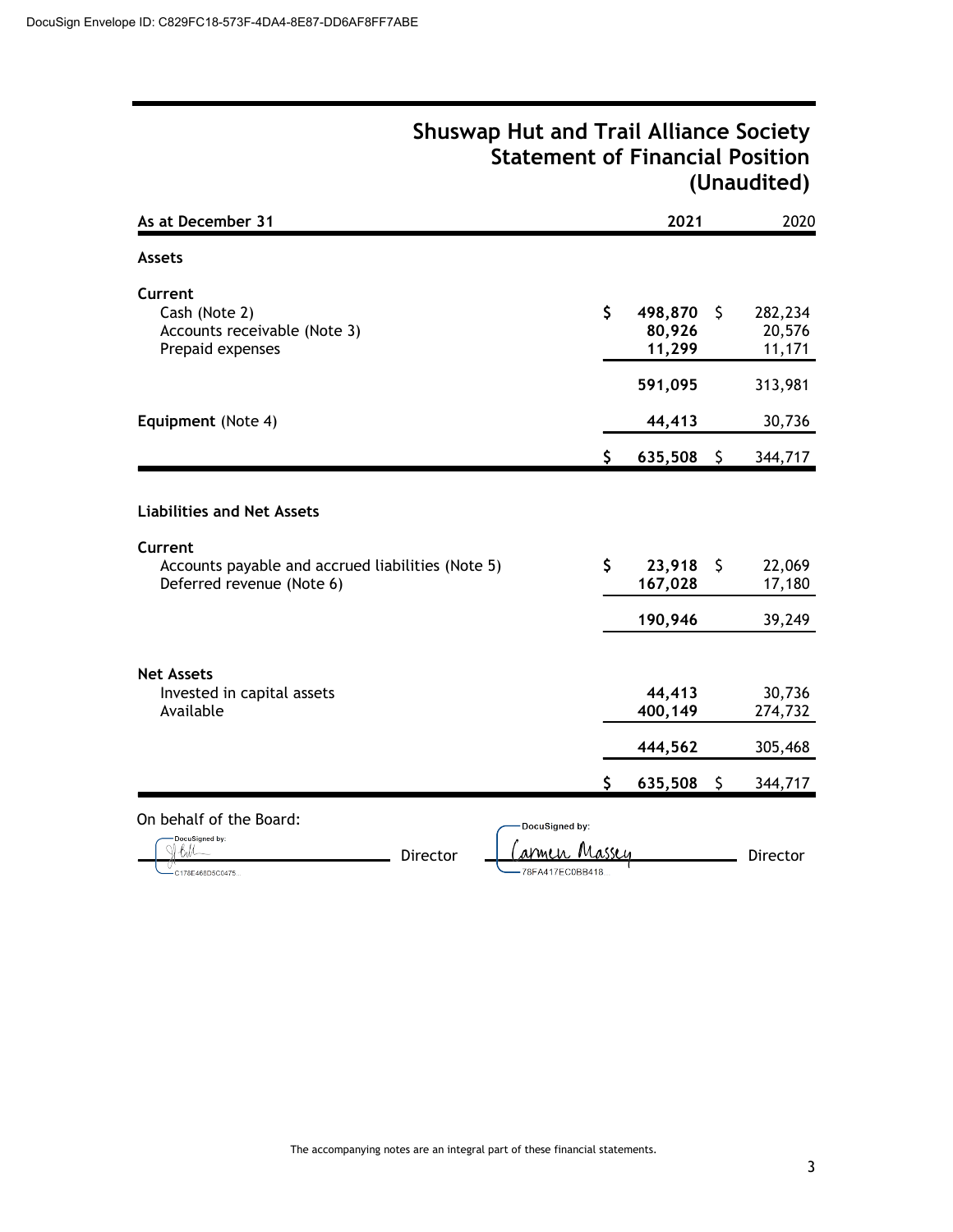# **Shuswap Hut and Trail Alliance Society Statement of Changes in Net Assets (Unaudited)**

| For the year ended December 31          | Invested in<br>Capital<br><b>Assets</b> |   | Available |    | 2021<br>Total | 2020<br>Total |
|-----------------------------------------|-----------------------------------------|---|-----------|----|---------------|---------------|
| <b>Balance, beginning of the year</b>   | 30,736                                  | S | 274,732   | S. | 305,468       | 180,643       |
| <b>Excess of revenues over expenses</b> | (10, 765)                               |   | 149,859   |    | 139,094       | 124,825       |
| Purchase of capital assets              | 24,442                                  |   | (24, 442) |    | ٠             |               |
| Balance, end of the year                | 44.413                                  |   | 400,149   |    | 444,562       | 305,468       |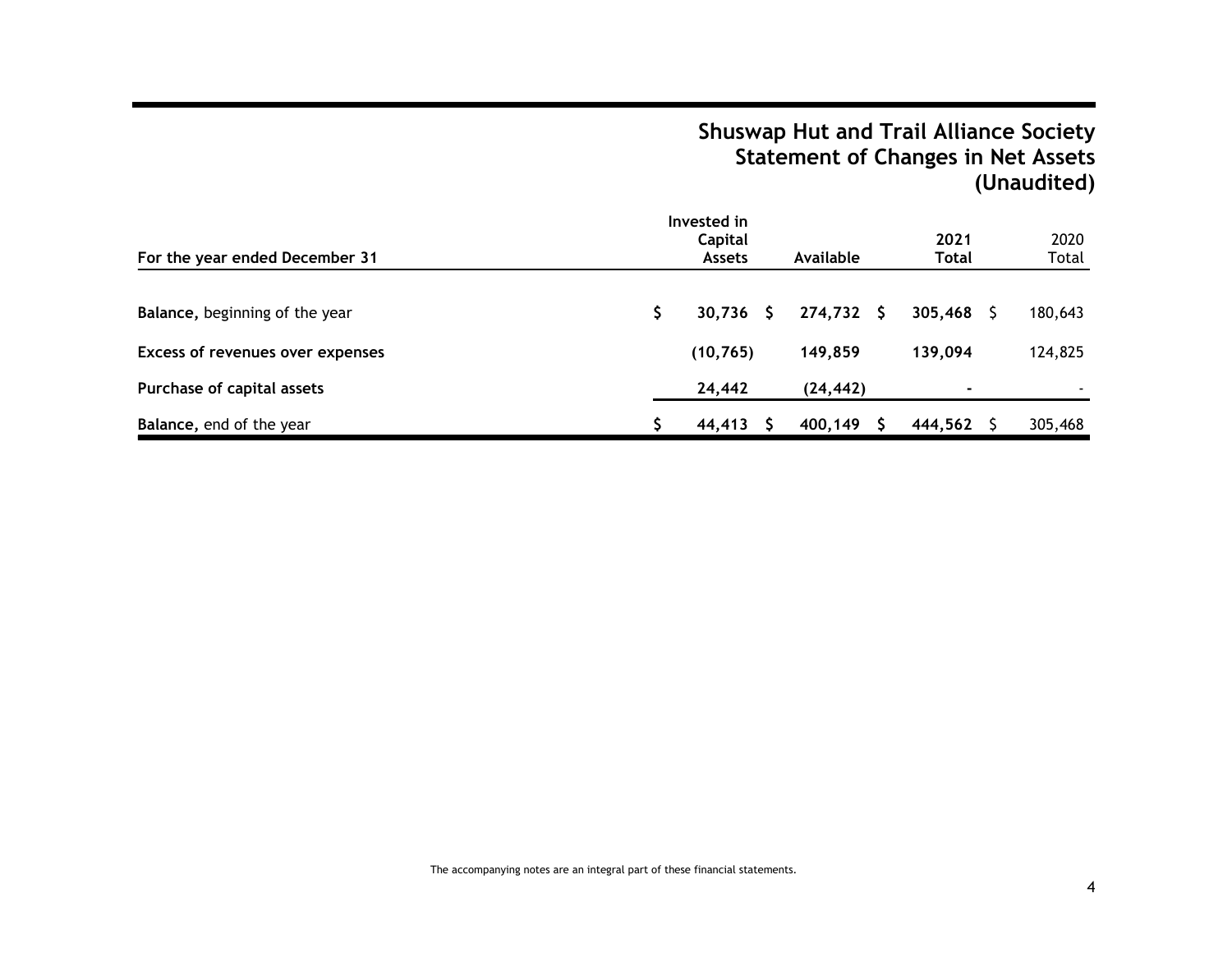# **Shuswap Hut and Trail Alliance Society Statement of Operations (Unaudited)**

| For the year ended December 31                                 | 2021              |     | 2020              |
|----------------------------------------------------------------|-------------------|-----|-------------------|
| Revenue                                                        |                   |     |                   |
|                                                                | \$                | \$  |                   |
| Local grant and subsidy                                        | 442,956<br>57,448 |     | 339,796<br>85,991 |
| Donations - In-kind contributions (Note 7)<br>- Cash donations | 61,524            |     | 60,691            |
| <b>Fundraising</b>                                             | 34,796            |     | 53,257            |
| Grants                                                         | 153,873           |     | 149,006           |
| Government subsidy                                             |                   |     | 7,535             |
| Interest                                                       | 247               |     | 299               |
| Membership dues and fees                                       | 7,912             |     | 6,161             |
| Other trail services                                           | 41,301            |     | 43,891            |
| Gain on disposal                                               |                   |     | 3,000             |
|                                                                |                   |     |                   |
|                                                                | 800,057           |     | 749,627           |
| <b>Expenses</b>                                                |                   |     |                   |
| Amortization                                                   | 10,765            |     | 8,441             |
| Community consultations                                        | 13,831            |     | 18,041            |
| Coordination and management                                    | 178,446           |     | 121,803           |
| Insurance                                                      | 12,424            |     | 14,113            |
| Marketing                                                      | 10,718            |     | 3,003             |
| <b>Office</b>                                                  | 14,339            |     | 9,456             |
| Professional development                                       | 3,087             |     | 513               |
| Professional fees                                              | 18,873            |     | 15,919            |
| Project costs (Note 7)                                         | 329,606           |     | 384,659           |
| Rent and utilities                                             | 12,841            |     | 14,400            |
| Repairs and maintenance                                        | 7,370             |     | 7,420             |
| Sponsorship and fundraising                                    | 3,387             |     | 18,417            |
| <b>Supplies</b>                                                | 6,062             |     | 2,550             |
| Telephone                                                      | 3,770             |     | 3,997             |
| Website design                                                 | 35,444            |     | 2,070             |
|                                                                | 660,963           |     | 624,802           |
| <b>Excess of revenues over expenses</b>                        | \$<br>139,094     | - S | 124,825           |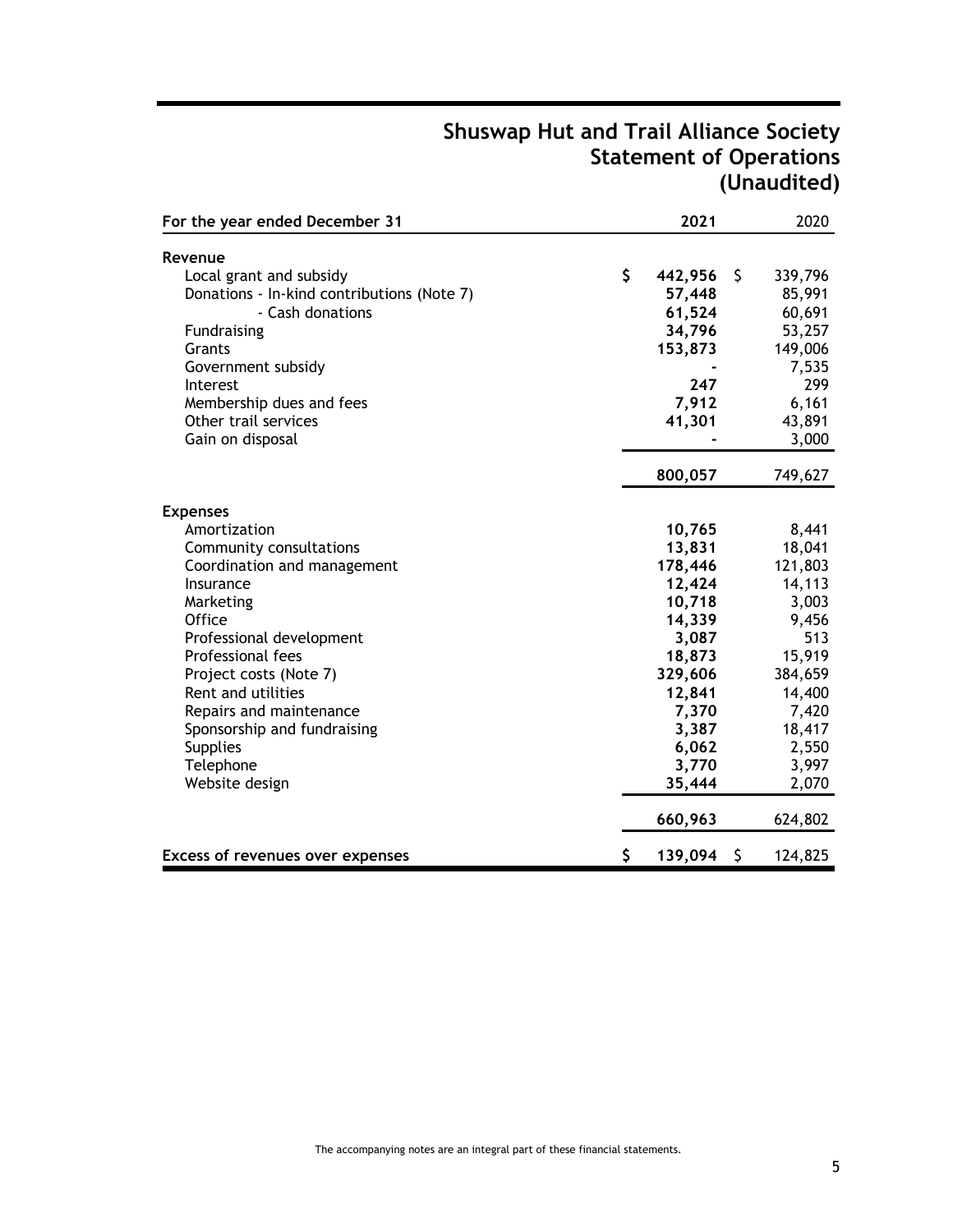# **Shuswap Hut and Trail Alliance Society Statement of Cash Flows (Unaudited)**

| For the year ended December 31                                                                                                                                                                            |    | 2021                                  | 2020                             |
|-----------------------------------------------------------------------------------------------------------------------------------------------------------------------------------------------------------|----|---------------------------------------|----------------------------------|
| Cash flows from operating activities<br>Cash receipts from grants, donations, fundraising and<br>memberships<br>Cash receipts from municipal and regional funding<br>Cash paid to suppliers and employees | \$ | $448,752$ \$<br>383,356<br>(591, 030) | 325,670<br>360,008<br>(528, 159) |
|                                                                                                                                                                                                           |    | 241,078                               | 157,519                          |
| Cash flows from investing activities<br>Purchase of equipment<br>Proceeds on disposal of equipment                                                                                                        |    | (24,442)                              | (7, 545)<br>3,000                |
| Net increase in cash                                                                                                                                                                                      |    | 216,636                               | 152,974                          |
| Cash, beginning of the year                                                                                                                                                                               |    | 282,234                               | 129,260                          |
| Cash, end of the year                                                                                                                                                                                     | Ş  | 498,870<br>S                          | 282,234                          |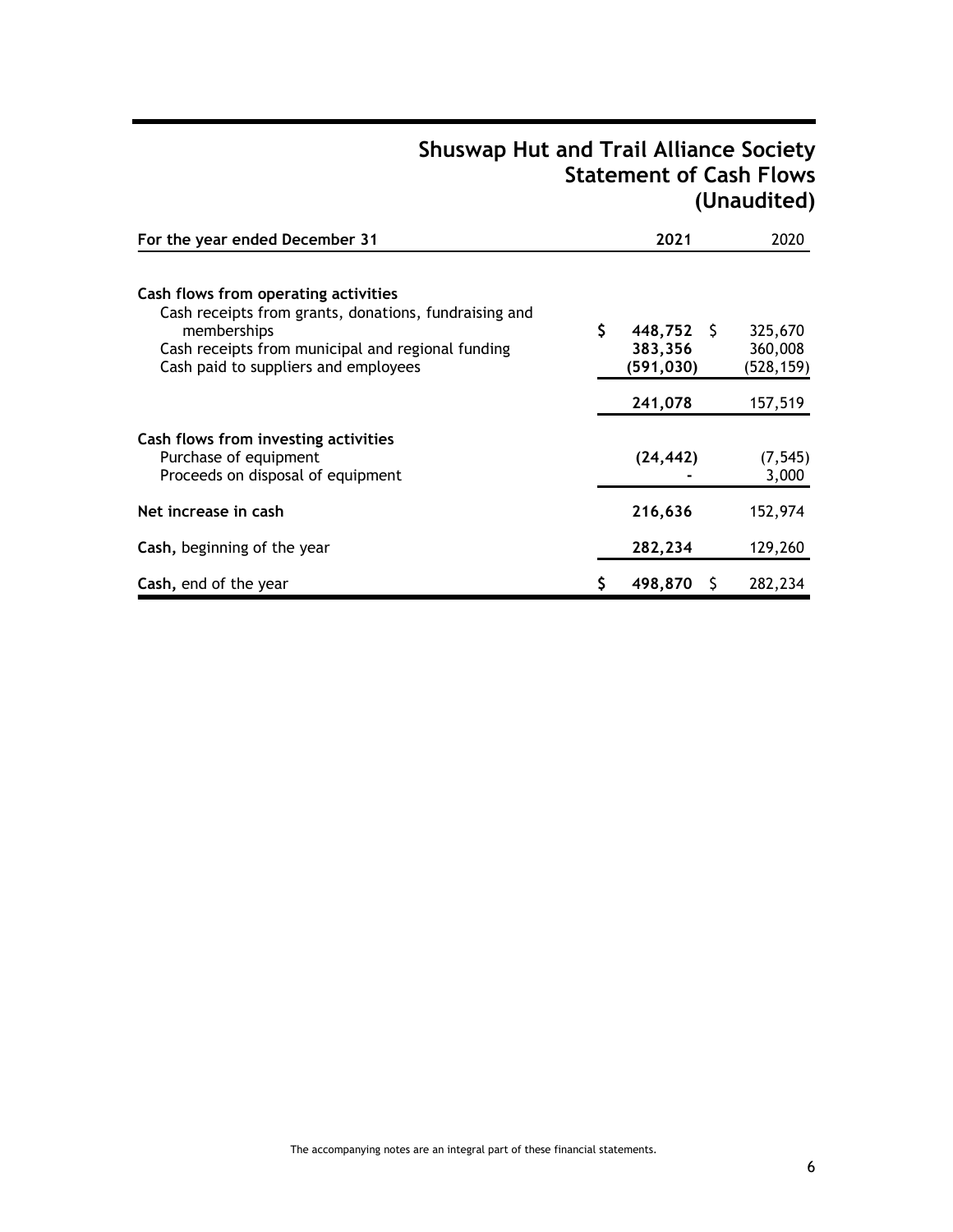#### **December 31, 2021**

#### **1. Significant Accounting Policies**

**Nature and Purpose of Organization** Shuswap Hut and Trail Alliance Society (the "Society") is a not-forprofit organization. The purpose of the Society is to develop, operate, maintain, and promote a network of non-motorized trails, waterway and hut-to-hut routes throughout the Shuswap watershed region in the Province of British Columbia for educational, recreational, economic, and environmental benefit to the public, and to do so collaboratively through community partnerships.

> The Society is a registered charity under the Income Tax Act and, as such, is exempt from income tax and may issue income tax receipts to donors.

- **Basis of Accounting** The financial statements have been prepared by management using Canadian accounting standards for not-for-profit organizations.
- **Revenue Recognition** The Society follows the deferral method of accounting for contributions.

Restricted contributions are recognized as revenue in the year in which the related expenses are incurred. Unrestricted contributions are recognized as revenue when received or receivable, if the amount to be received can be reasonably estimated and collection is reasonably assured.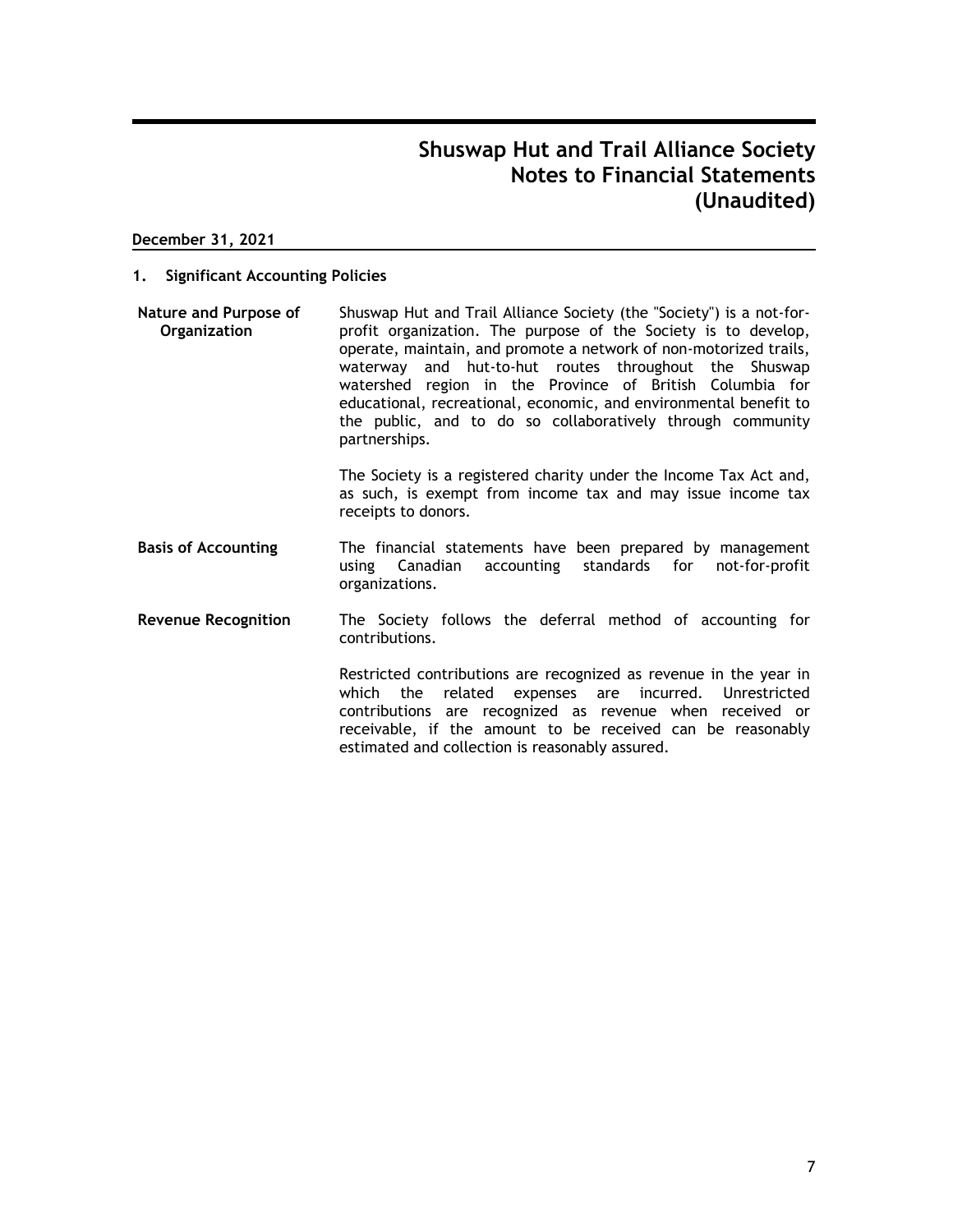#### **December 31, 2021**

#### **1. Significant Accounting Policies (continued)**

**Capital Assets** Purchased tangible capital assets are stated at cost less accumulated amortization. Contributed tangible capital assets are recorded at fair value at the date of contribution and are amortized, unless fair value is not determinable in which case contributed tangible capital assets are recorded at nominal value at the date of contribution. Expenditures for repairs and maintenance are expensed as incurred. Betterments that extend the useful life of the tangible capital asset are capitalized.

> Amortization based on the estimated useful life of the asset is calculated as follows:

|                           | Method            | Rate |
|---------------------------|-------------------|------|
| <b>Furniture</b>          | Declining balance | 20%  |
| Small tools and equipment | Declining balance | 20%  |
| <b>Vehicles</b>           | Declining balance | 30%  |

When a tangible capital asset no longer has any long-term service potential to the Society, the excess of its net carrying amount over any residual value is recognized as an expense in the statement of operations. Any unamortized deferred contribution amount related to the tangible capital asset is recognized in revenue in the statement of operations, provided that all restrictions have been complied with.

When a tangible capital asset is disposed of, the difference between the net proceeds on disposition and the net carrying amount is recognized in the statement of operations. Any unamortized deferred contribution amount related to the tangible capital asset disposed of is recognized in revenue in the statement of operations, provided that all restrictions have been complied with.

**In-Kind Contributions** Contributed assets, materials and services which are used in the normal course of the Society's operations and would otherwise have been purchased are recorded at their fair value at the date of contribution, if fair value can be reasonably estimated.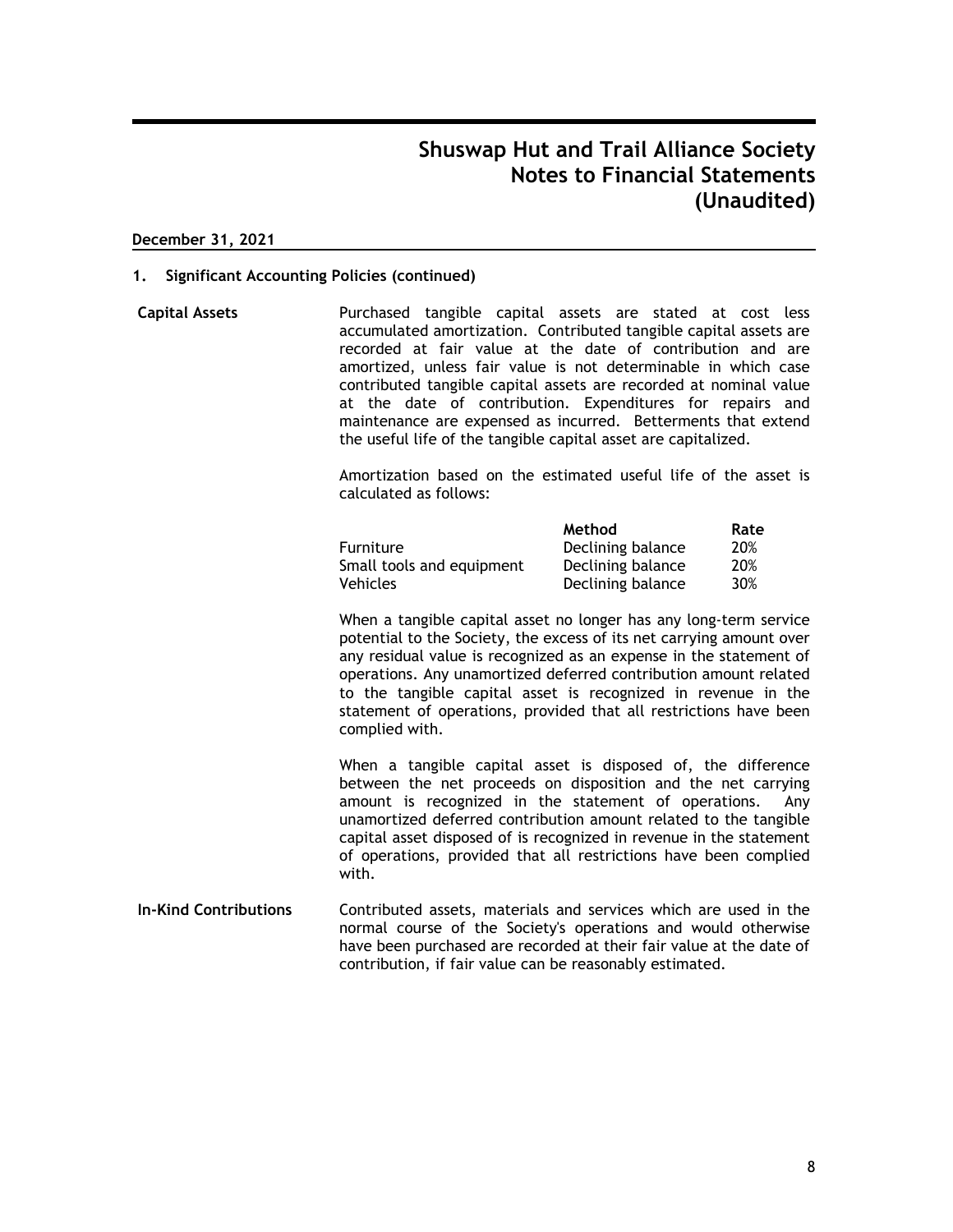#### **December 31, 2021**

#### **1. Significant Accounting Policies (continued)**

**Financial Instruments** Financial instruments are recorded at fair value at initial recognition.

> In subsequent periods, equities traded in an active market and derivatives are reported at fair value, with any change in fair value reported in income. All other financial instruments are reported at cost or amortized cost less impairment. Transaction costs on the acquisition, sale or issue of financial instruments are expensed for those items measured at fair value and charged to the financial instrument for those measured at amortized cost.

Financial assets are tested for impairment when indicators of impairment exist. When a significant change in the expected timing or amount of the future cash flows of the financial asset is identified, the carrying amount of the financial asset is reduced and the amount of the write-down is recognized in net income. A previously recognized impairment loss may be reversed to the extent of the improvement, provided it is not greater than the amount that would have been reported at the date of the reversal had the impairment not been recognized previously, and the amount of the reversal is recognized in net income.

**Use of Estimates** The preparation of financial statements in accordance with Canadian accounting standards for not-for-profit organizations requires management to make estimates and assumptions that affect the reported amounts of assets and liabilities at the date of the financial statements, and the reported amounts of revenues and expenses during the reporting period. Actual results could differ from management's best estimates as additional information becomes available in the future. Significant estimates include valuation of accounts receivable, amortization of capital assets and completeness of accounts payable and accrued liabilities.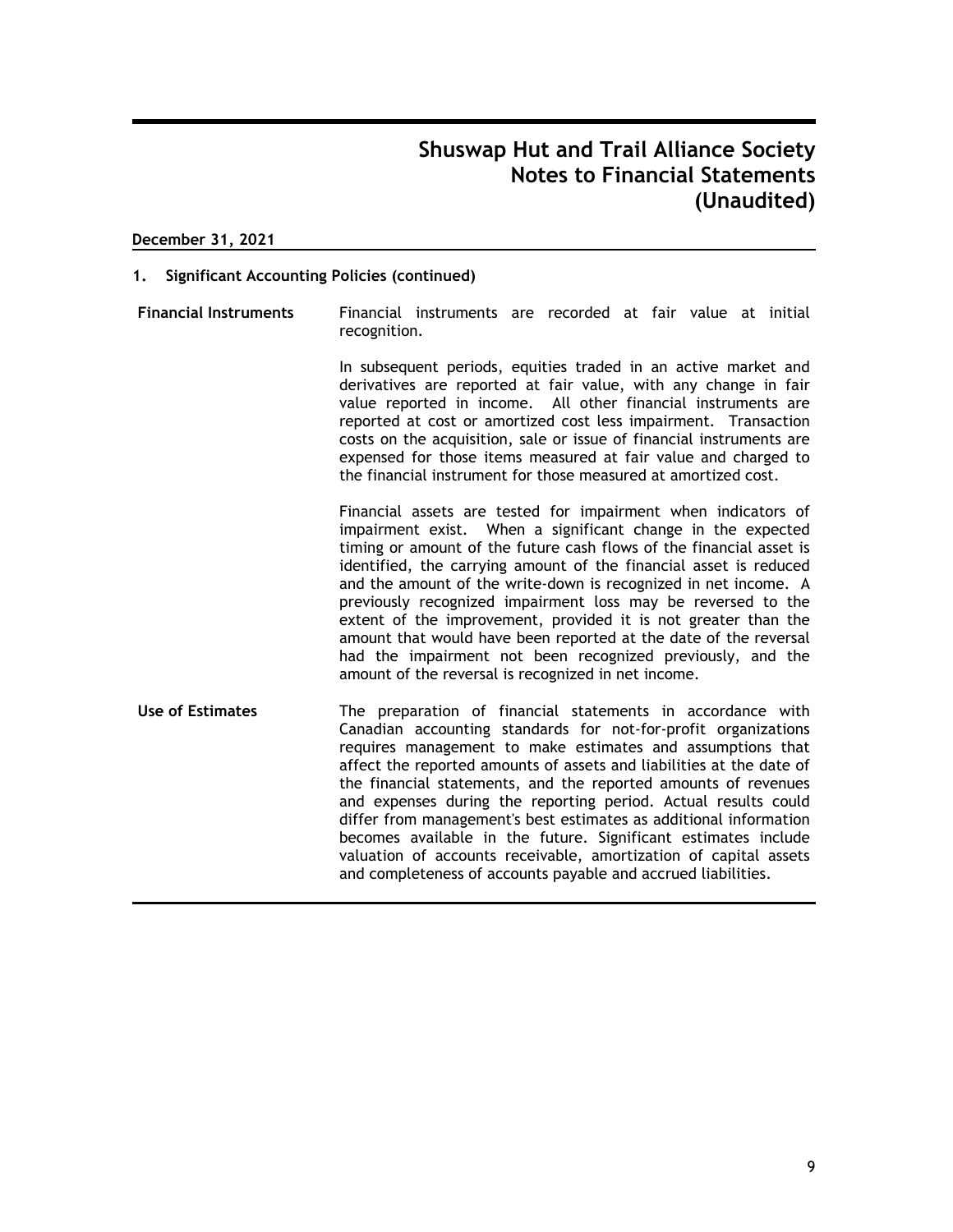### **December 31, 2021**

### **2. Cash**

The Society has available a line of credit of \$50,000 bearing interest at 5.45% as at December 31, 2021. As of year-end, there was no amount withdrawn from the line of credit.

### **3. Accounts Receivable**

|                                                  | 2021               | 2020          |
|--------------------------------------------------|--------------------|---------------|
| Grant and subsidy<br>Other government receivable | 79,590 \$<br>1,336 | 19,990<br>586 |
|                                                  | $80,926$ \$        | 20,576        |

### **4. Equipment**

|   |                 | 2021                       |                             |                 |        | 2020                        |
|---|-----------------|----------------------------|-----------------------------|-----------------|--------|-----------------------------|
|   | Cost            |                            |                             | Cost            |        | Accumulated<br>Amortization |
| S | 40,442<br>1,000 | 33,965<br>13,002<br>280    | S                           | 16,000<br>1,000 |        | 29,902<br>6,480<br>100      |
|   |                 | 47,247                     |                             |                 |        | 36,482                      |
|   |                 | 44,413                     |                             |                 |        | 30,736                      |
|   |                 | $50,218$ \$<br>$91,660$ \$ | Accumulated<br>Amortization |                 | 67,218 | $50,218$ \$<br>-S           |

### **5. Accounts Payable and Accrued Liabilities**

Included in accounts payable and accrued liabilities are government remittances payable of \$9,950 (2020 - \$10,250).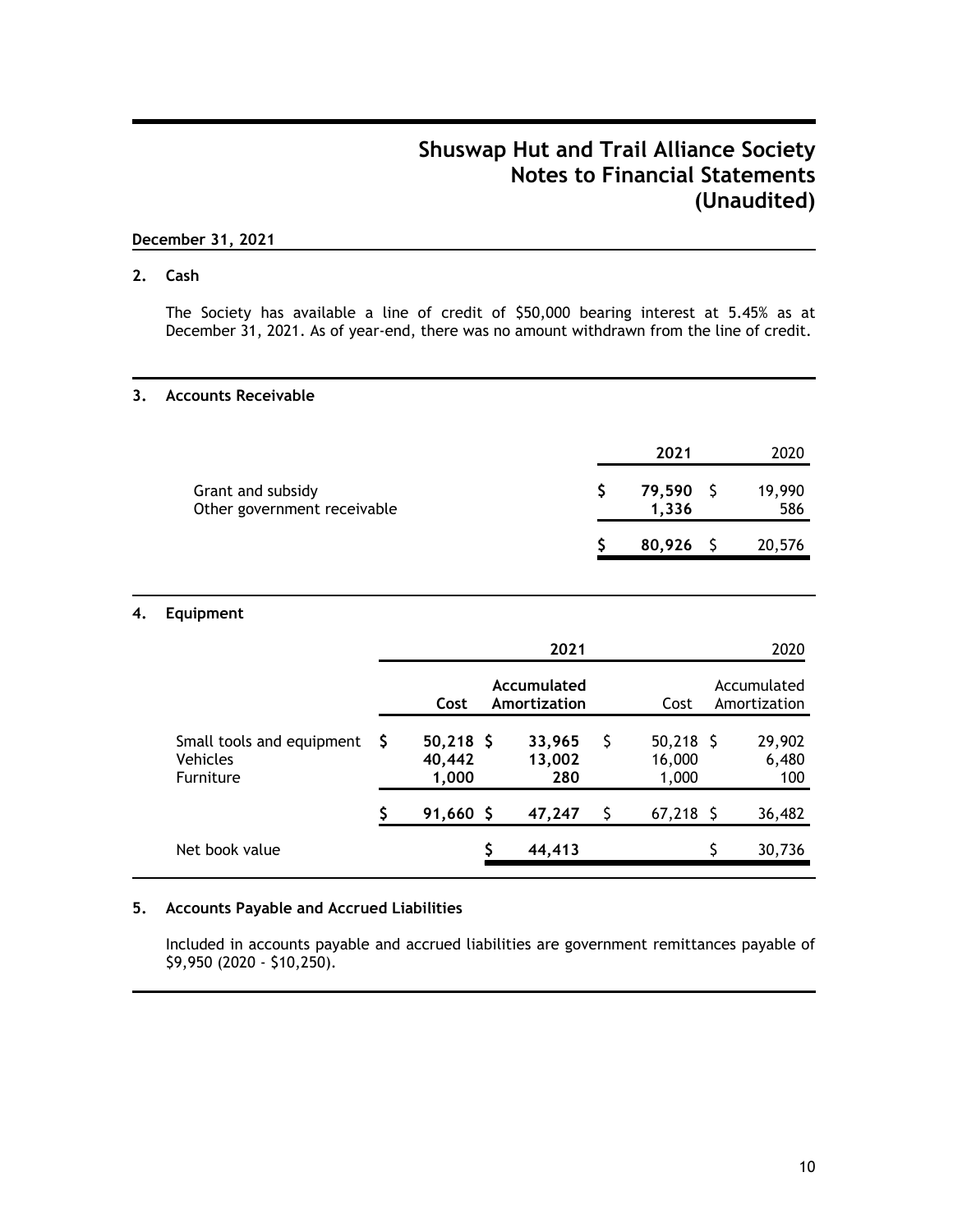### **December 31, 2021**

#### **6. Deferred Revenue**

Deferred revenue represent unspent resources externally restricted in the current period that are related to expenses of a subsequent period. Deferred revenue balances are as follows:

|                                                                                                                                        | 2021                                       | 2020                    |
|----------------------------------------------------------------------------------------------------------------------------------------|--------------------------------------------|-------------------------|
| Opening balance                                                                                                                        | \$<br>$17,180$ \$                          | 13,286                  |
| Contributions received:<br>Membership<br>Other deferred revenue - Event<br>Other deferred revenue - Projects<br>Rail trail donations   | 5,835<br>6,140<br>166,645                  | 4,170<br>5,690<br>9,080 |
| Total contributions received                                                                                                           | 178,620                                    | 18,940                  |
| Contributions recognized:<br>Membership<br>Other deferred revenue - Event<br>Other deferred revenue - Projects<br>Rail trail donations | (4, 210)<br>(5,690)<br>(9, 792)<br>(9,080) | (3,961)<br>(11,085)     |
| Total contributions recognized                                                                                                         | (28, 772)                                  | (15,046)                |
| Total deferred revenue                                                                                                                 | $167,028$ \$                               | 17,180                  |

### **7. In-Kind Contributions and Expenses**

The work of the Society is significantly dependent upon the voluntary services of members and on the donations of materials and services of supporters. Management has determined the value of contributions in-kind to be \$57,448 (2020 - \$85,991). This amount has been recorded as revenue and is included in project cost expenses in these financial statements.

### **8. Commitments**

The Society has entered into a lease for office space. The minimum annual payments are \$10,947 (2020 - \$600), expiring January 2024.